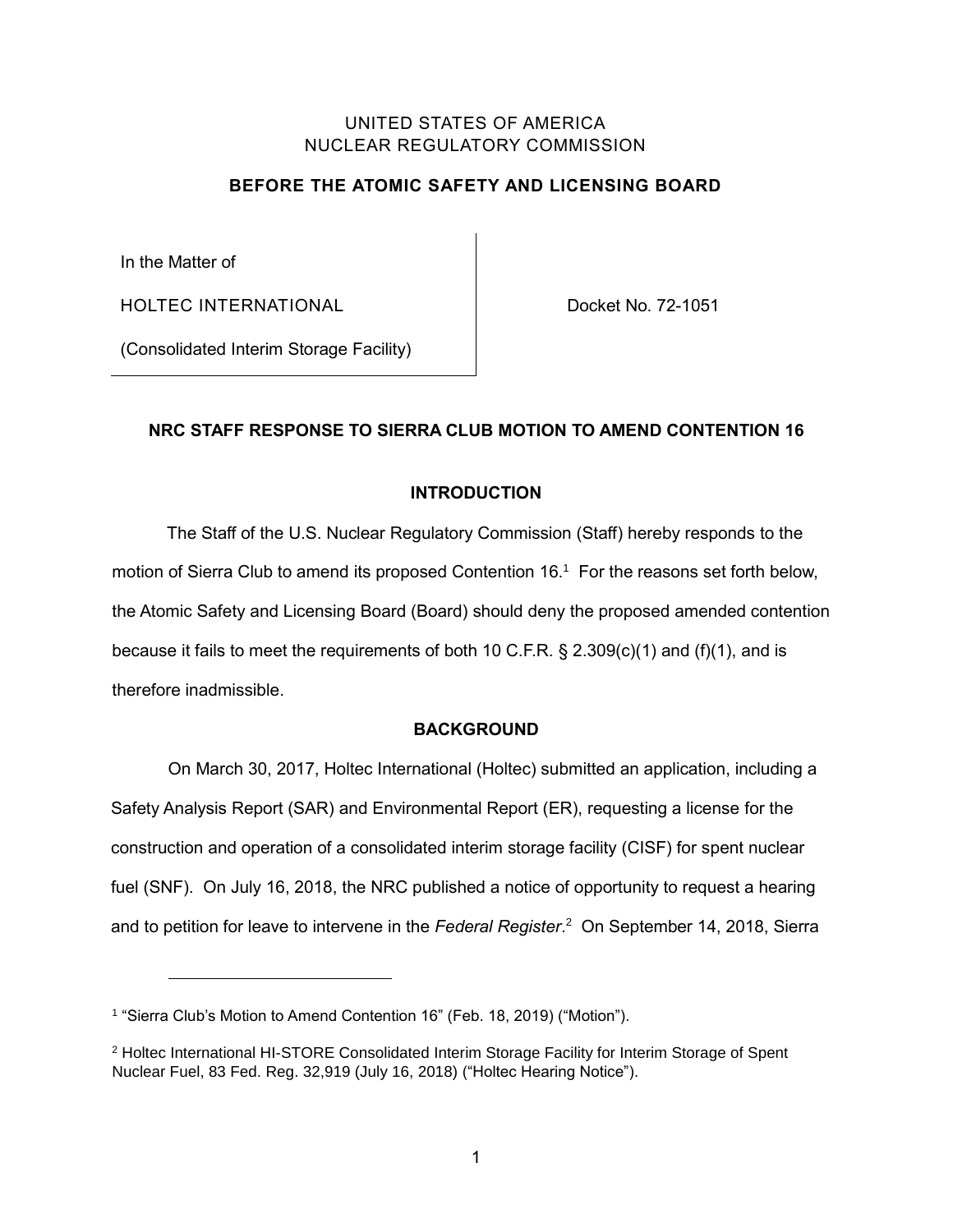Club filed a petition to intervene and proffered several contentions. $3$  Among them was Sierra Club Contention 16, which challenges the adequacy of the ER's consideration of subsurface movement of brine under the proposed CISF site.<sup>4</sup> The NRC Staff<sup>5</sup> and Holtec<sup>6</sup> filed responses on October 9, 2018. On January 23–24, oral argument was held in Albuquerque, New Mexico.

On February 18, 2019, Sierra Club sought leave to amend Contention 16 based on Staff Requests for Additional Information  $(RAIs)^7$  and Holtec's responses to these RAIs. $8$ Holtec's RAI responses became publicly available on January 17, 2019. The proposed amendment to Contention 16 would add the claims that Holtec has not properly accounted for mechanisms that could allow corrosive material to reach cavity enclosure containers (CECs) and/or spent fuel canisters and that Holtec's aging management program (AMP) is insufficient to address groundwater impacts to the integrity of the spent fuel containers. Sierra Club also seeks to rely on an additional expert declaration, that of Dr. Gordon Thompson.<sup>9</sup>

# **LEGAL STANDARDS**

# **I. Timeliness Standards for New and Amended Contentions**

<sup>3</sup> "Petition to Intervene and Request for Adjudicatory Hearing by Sierra Club" (Sept. 14, 2018) ("Petition").

<sup>4</sup> *Id.* at 62–63.

<sup>5</sup> "NRC Staff's Consolidated Response to Petitions to Intervene and Requests for Hearing Filed by: Alliance for Environmental Strategies, Beyond Nuclear, Inc., Don't Waste Michigan, et al., NAC International Inc., and the Sierra Club" (Oct. 9, 2018) ("Staff Response").

<sup>6</sup> "Holtec International's Answer Opposing Sierra Club's Petition to Intervene and Request for Adjudicatory Hearing on Holtec International's HI-STORE Consolidated Interim Storage Facility Application," (Oct. 9, 2018) ("Answer").

<sup>7</sup> Letter to K. Manzione, Holtec International's Application for Specific ISFSI License for the HI-STORE Consolidated Interim Storage Facility for Spent Nuclear Fuel - First Request for Additional Information, Part 2 (Sept. 13, 2018) (ADAMS Accession No. [ML18257A240\)](https://www.nrc.gov/docs/ML1825/ML18257A240.pdf#view=fit).

<sup>8</sup> Letter to J. Cuadrado, Holtec International HI-STORE CIS (Consolidated Interim Storage Facility) License Application Responses to Requests for Supplemental Information, Attachment 1, Responses to Requests for Additional Information – Non-Proprietary (Nov. 30, 2018) ("RAI Response") (ADAMS Accession No. [ML18345A151\)](https://www.nrc.gov/docs/ML1901/ML19016A481.pdf).

<sup>9</sup> Motion at 9; Gordon Thompson Declaration (Feb. 12, 2019) ("Declaration").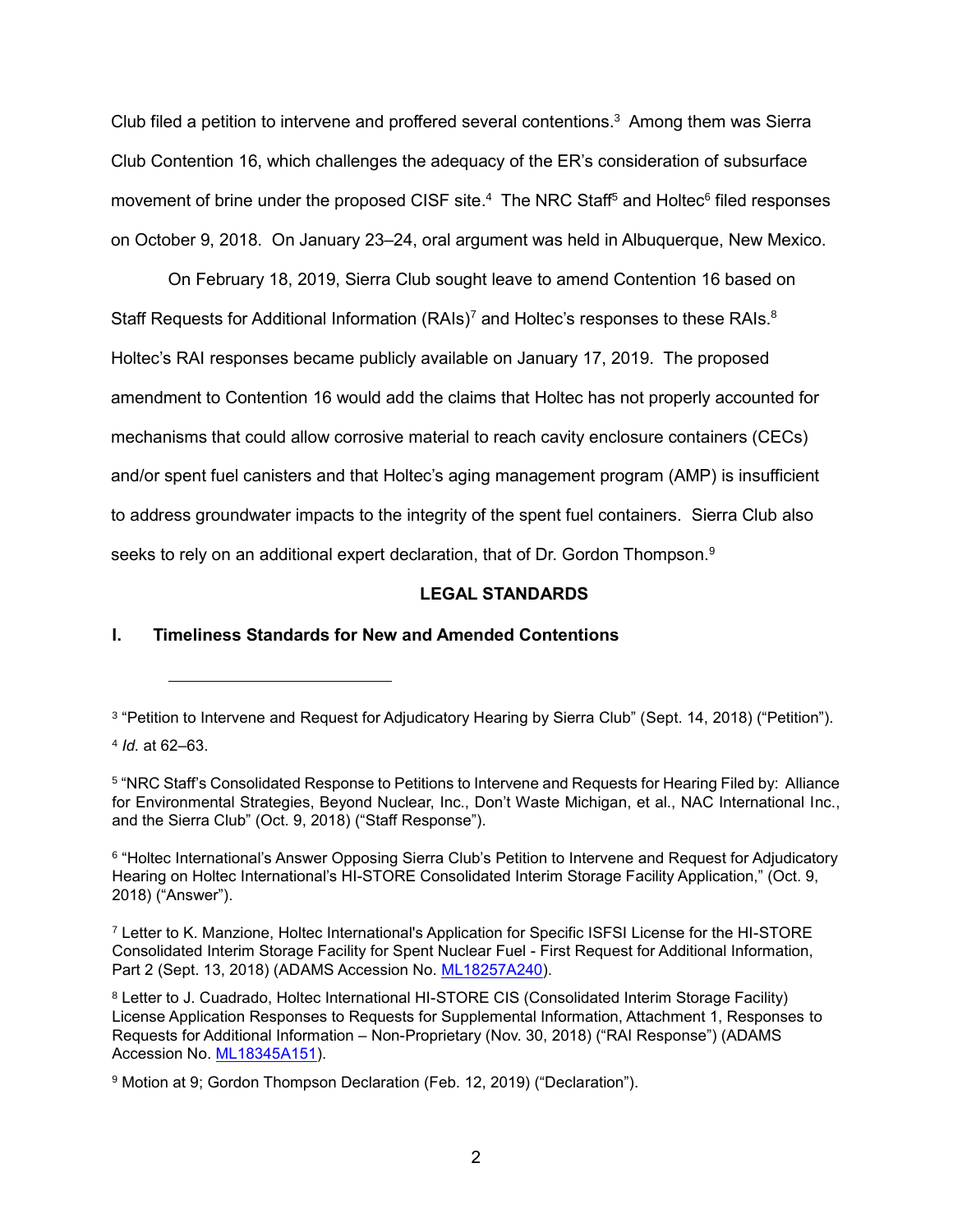New or amended contentions submitted after the initial date for hearing requests must

meet the requirements of 10 C.F.R. § 2.309(c)(1). To do so, a party must demonstrate good

cause by showing that the following three conditions are met:

- (i) The information upon which the filing is based was not previously available;
- (ii) The information upon which the filing is based is materially different from information previously available, and
- (iii) The filing has been submitted in a timely fashion based on the availability of the subsequent information.

The petitioner has the burden of demonstrating that any new or amended contention

meets the standards in 10 C.F.R.  $\S$  2.309.<sup>10</sup>

## **II. General Requirements for Contention Admissibility**

In addition to meeting the requirements of 10 C.F.R. § 2.309(c)(1), new or amended

contentions must also satisfy the six contention admissibility requirements of 10 C.F.R.

§ 2.309(f)(1). That section requires that each contention:

- (i) Provide a specific statement of the issue of law or fact to be raised or controverted;
- (ii) Provide a brief explanation of the basis for the contention;
- (iii) Demonstrate that the issue raised in the contention is within the scope of the proceeding;
- (iv) Demonstrate that the issue raised in the contention is material to the findings the NRC must make to support the action that is involved in the proceeding;
- (v) Provide a concise statement of the alleged facts or expert opinions which support the requestor's/petitioner's position on the issue . . . ; and
- (vi) Provide sufficient information to show that a genuine dispute exists with the applicant/licensee on a material issue of law or fact.

<sup>10</sup> *AmerGen Energy Co., LL*C (Oyster Creek Nuclear Generating Station), CLI-09-7, 69 NRC 235, 260–61 (2009).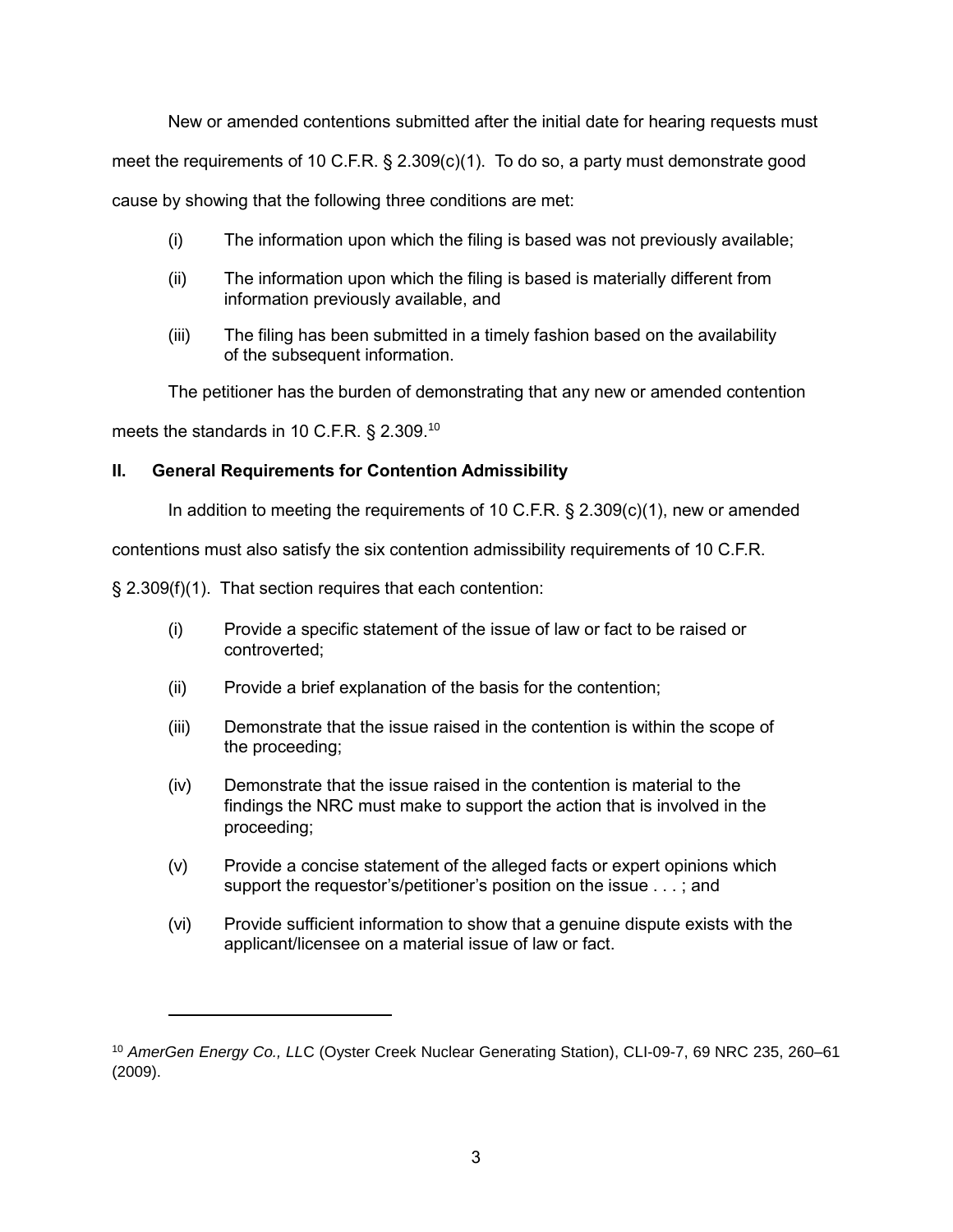The contention admissibility requirements are "strict by design"<sup>11</sup> and "do not permit . . . 'notice pleading, with details to be filled in later."<sup>12</sup> It is the petitioner's burden to come forward with support for its contention.<sup>13</sup> A board must reject a contention that rests on an incomplete or inaccurate reading of the application or the Staff's review document.<sup>14</sup> Finally, if a petitioner provides a document as a basis for a contention, the petitioner must explain the significance of the document and how it supports the contention.<sup>15</sup>

Further, a petitioner must do more than assert generally that there are deficiencies in the application. A petitioner must identify all pertinent portions of the document it is challenging and state both the challenged position and the petitioner's opposing view.<sup>16</sup> To demonstrate a genuine, material dispute, the petitioner must address the specific analysis in the document and

<sup>12</sup> *Duke Energy Corp.* (Oconee Nuclear Station, Units 1, 2, and 3), CLI-99-11, 49 NRC 328, 338 (1999).

<sup>13</sup> *Oyster Creek*, CLI-09-7, 69 NRC at 260-61; *see also Rules of Practice for Domestic Licensing Proceedings*—*Procedural Changes in the Hearing Process*, 54 Fed. Reg. 33,168, 33,171 (August 11, 1989) (final rule).

<sup>14</sup> *Cf. Georgia Institute of Technology* (Georgia Tech Research Reactor), LBP-95-6, 41 NRC 281, 300 (1995) (rejecting a contention based on mistaken reading of the Safety Analysis Report).

<sup>15</sup> *See USEC, Inc*. (American Centrifuge Plant), CLI-06-10, 63 NRC 451, 472 (2006) ("references to articles or correspondence, without 'explanation or analysis' of their relevance, [do] not provide an adequate basis" for admitting a contention); *id*. at 457 ("it is not up to the boards to search through pleadings or other materials to uncover arguments and support never advanced by the petitioners themselves; boards may not simply 'infer' unarticulated bases of contentions"); *Fansteel, Inc.* (Muskogee, Oklahoma, Site), CLI-03-13, 58 NRC 195, 204–05 (2003) (stating that it is insufficient to refer generally to voluminous documents with no further analysis and supporting evidence showing why particular sections of those documents provide the basis for a contention).

<sup>16</sup> *Dominion Nuclear Connecticut, Inc.* (Millstone Nuclear Power Station, Units 2 & 3), CLI-01-24, 54 NRC 349, 358 (2001), *petition for reconsideration denied*, CLI-02-01, 55 NRC 1 (2002).

<sup>&</sup>lt;sup>11</sup> Dominion Nuclear Connecticut, Inc. (Millstone Nuclear Power Station, Units 2 and 3), CLI-01-24, 54 NRC 349, 358 (2001).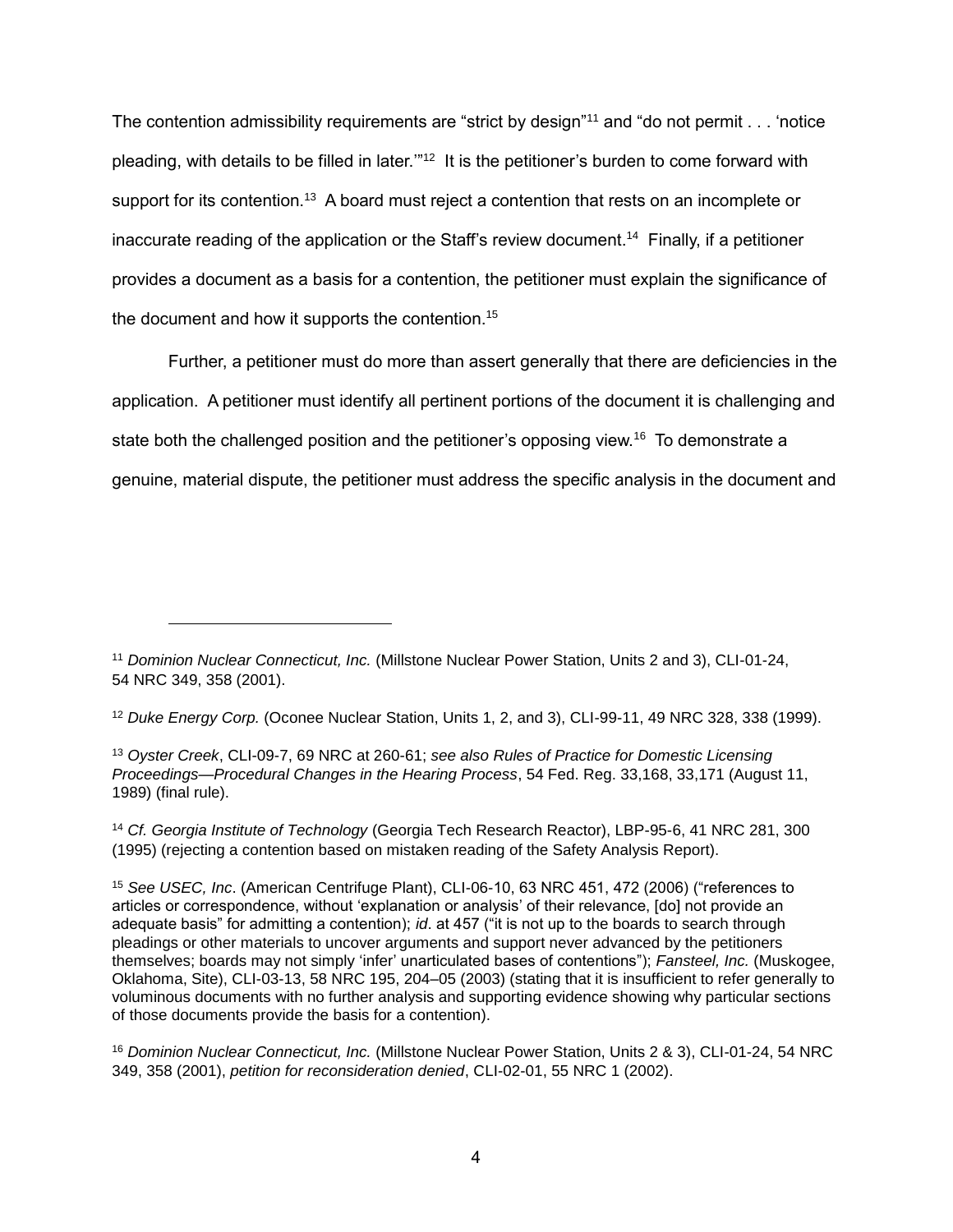explain how it is incorrect.<sup>17</sup> To show that a dispute is "material," a petitioner must show that its resolution would make a difference in the outcome of the proceeding.<sup>18</sup>

#### **DISCUSSION**

In Contention 16, Sierra Club asserted that "[t]he ER does not contain any information as to whether brine continues to flow in the subsurface under the Holtec site."<sup>19</sup> Sierra Club now seeks to amend Contention 16 by asserting for the first time that Holtec has not appropriately accounted for mechanisms that could allow corrosive material to reach CECs and/or spent fuel canisters particularly due to increased flooding from climate change and that the AMP is insufficient to address groundwater concerns.<sup>20</sup> In doing so, Sierra Club seeks to rely on information it had not previously raised to support Contention 16—the Staff RAIs 17-12 and 17-14; Holtec's response to these RAIs; and the Declaration of Dr. Gordon Thompson.<sup>21</sup>

Sierra Club's motion should be denied because it does not demonstrate that the information on which it relies is new or materially different from previously-available information, as required by 10 C.F.R.  $\S$  2.309(c)(1)(i) and (ii). In addition, Contention 16 is inadmissible because Sierra Club fails to provide adequate support for its claims, as required by 10 C.F.R. § 2.309(f)(1)(v), and fails to raise a genuine dispute with the applicant, as required by 10 C.F.R. § 2.309(f)(1)(vi).<sup>22</sup>

#### **I. Amended Contention 16**

<sup>17</sup> 10 C.F.R. § 2.309(f)(1)(vi).

<sup>18</sup> *Oconee*, 49 NRC at 333–34.

<sup>19</sup> Petition at 62.

<sup>20</sup> Motion at 9.

<sup>21</sup> *Id.* at 9–18.

<sup>&</sup>lt;sup>22</sup> The Staff explained in the Staff Response to the Petition why Contention 16, as originally pled by Sierra Club, does not satisfy the contention admissibility requirements of 10 C.F.R. § 2.309(f)(1). Staff Response at 98–100. The Staff does not repeat its arguments here; this Response focuses on the newlyraised arguments and information proffered by Sierra Club in the present motion to amend Contention 16.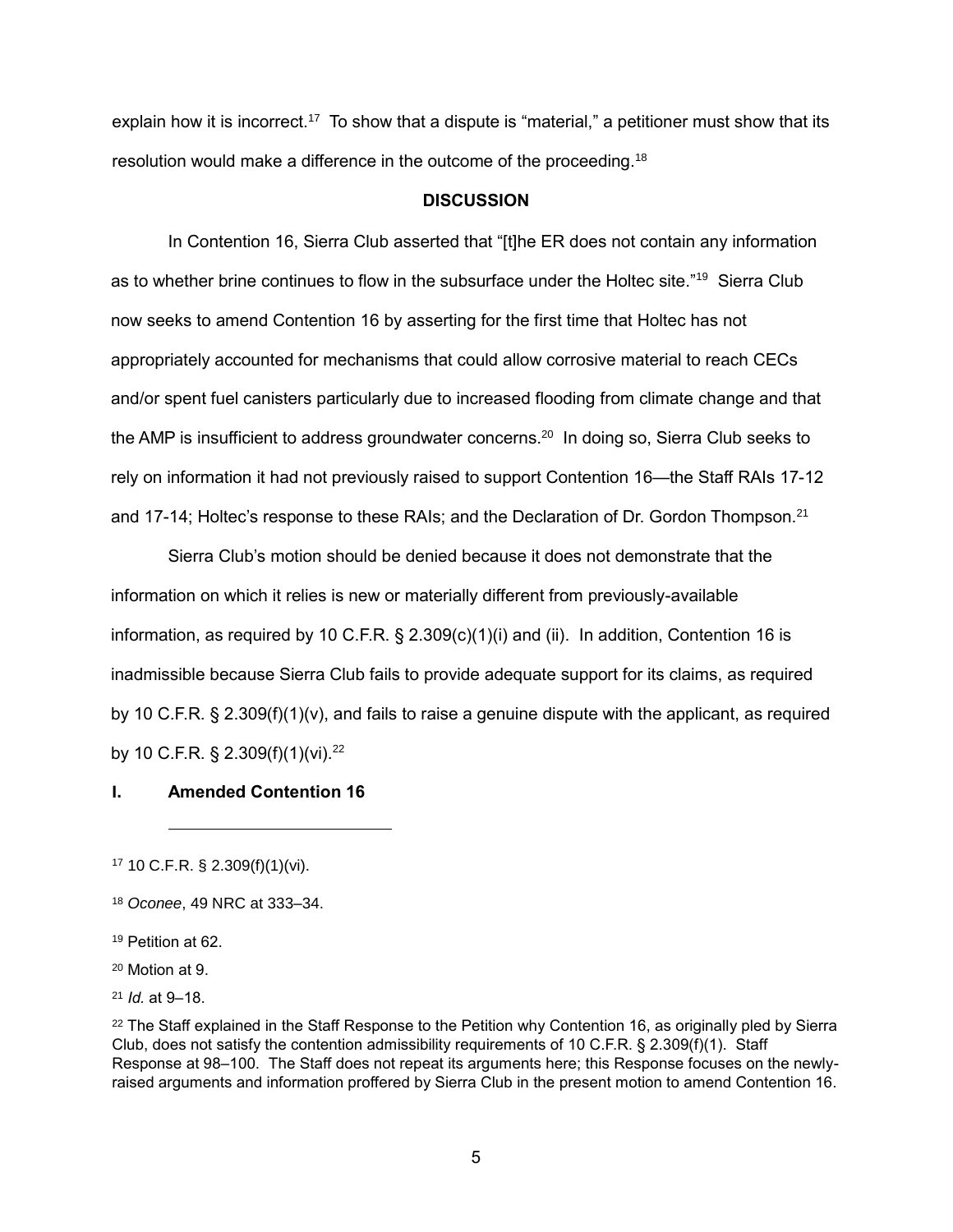### **A. Sierra Club has not shown that the information on which it relies satisfies the "good cause" criteria of 10 C.F.R. § 2.309(c)(1)**

In Sierra Club's motion to amend Contention 16, Sierra Club asserts that the 10 C.F.R. § 2.309(c)(1) factors are satisfied for several reasons. First, Sierra Club asserts that it "could not have known about the NRC Staff's confirmation of Sierra Club's groundwater concerns and Holtec's Responses until [January 17, 2019]."<sup>23</sup> However, the Staff letter issuing the RAIs was made publicly available on September 17, 2018, five months before Sierra Club's motion. As such, the existence of the RAIs and the "NRC Staff perspective set forth"<sup>24</sup> in them is not new information, and Sierra Club's arguments related to this information were not submitted in a timely fashion, as required by 10 C.F.R.  $\S$  2.309(c)(1)(iii).

Second, Sierra Club asserts that "Holtec's Responses to the RAIs . . . present new information which Holtec had not asserted in its Answer to Contention 16."<sup>25</sup> However, Sierra Club errs in its characterization of what constitutes "new" information. $^{26}$  The legal standard is not whether Holtec's RAI responses differ from the arguments it raised in its Answer to the Petition, but whether the factual information underpinning Holtec's RAI responses was previously available—for example, in the SAR or ER. Put differently, "new or amended contentions must be *based on new facts* not previously available."<sup>27</sup> Here, Sierra Club cannot demonstrate that its amended contention is based on any facts not previously available.

<sup>24</sup> *Id.*

<sup>25</sup> *Id.* at 3.

<sup>23</sup> Motion at 6.

<sup>26</sup> *See also id.* at 6 ("Neither of these allegations [in RAIs 17-12 and 17-14] were made in Holtec's Answer to Contention 16 as it was presented in Sierra Club's Petition to Intervene. Therefore, these new arguments constitute new information that was not previously available."); *id.* at 4 ("However, in its Answer to Contention 16, Holtec never mentioned its aging management program.").

<sup>27</sup> *Entergy Nuclear Generation Co.* (Pilgrim Nuclear Power Station), CLI-12-10, 75 NRC 479, 493 n. 70 (2012) (affirming denial of contention challenging enhancement to an aging management program). *See also Crow Butte Res., Inc.* (In Situ Leach Facility, Crawford, Nebraska), LBP-15-11, 81 NRC 401, 429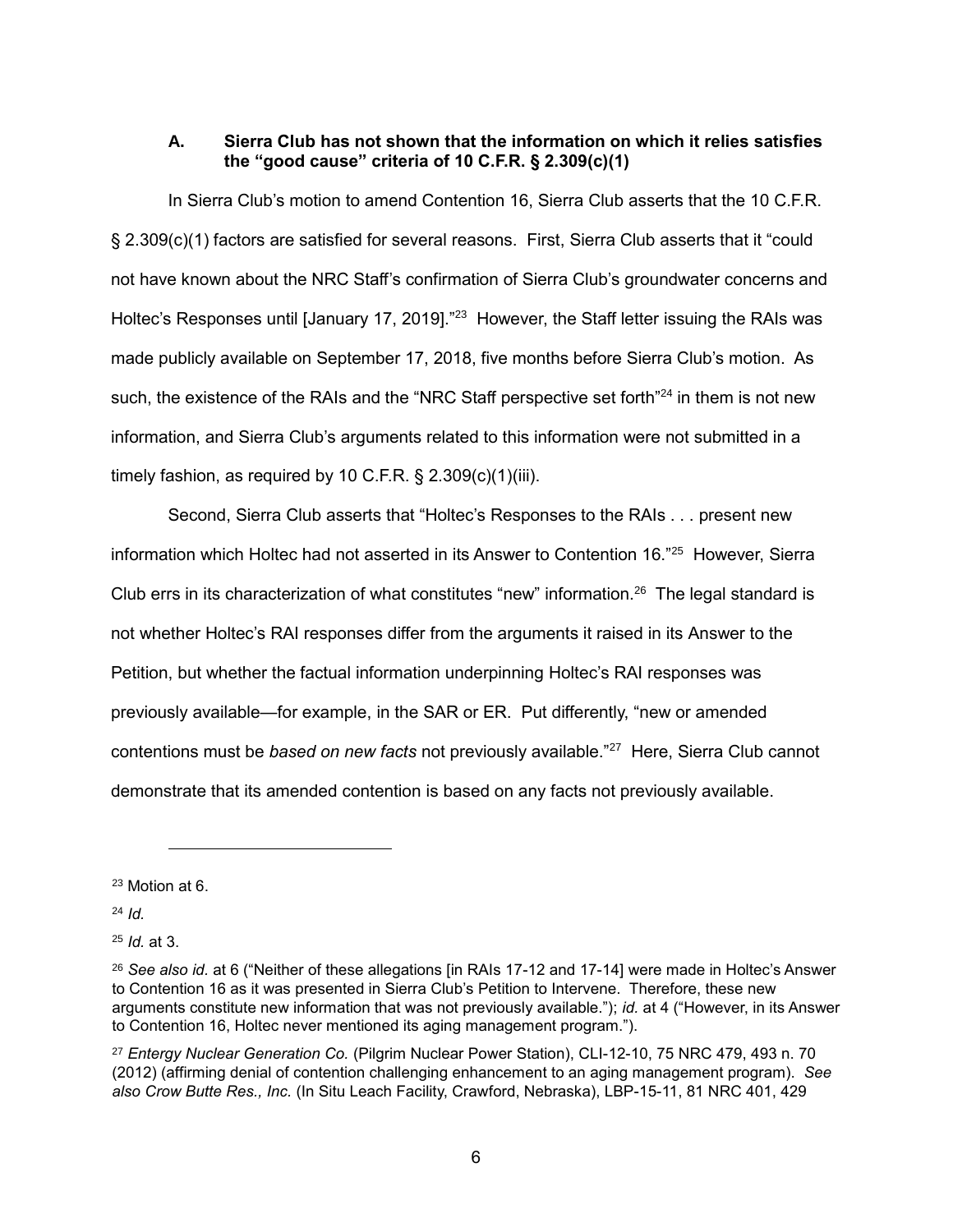For example, in its response to RAI 17-12, Holtec begins by restating the facility's design features to sequester the canisters from salt.<sup>28</sup> This information exists in SAR Revision 0A at 17-24, 1-11 and 1-14.<sup>29</sup> RAI 17-12 then states Holtec is "implement[ing] a full aging management program, *as described in [SAR] Chapter 18*."<sup>30</sup> As evidenced by the RAI response itself, the AMP was discussed in the SAR, and indeed is the subject of an entire chapter of the SAR. $31$  To the extent Sierra Club now disputes the adequacy of the AMP, $32$  with respect to asserted brine-related corrosion or otherwise, it could have made these arguments in its Petition and did not do so. As such, these arguments are untimely.

Sierra Club also references RAI 17-14 as a source of new information and asserts that "Holtec makes admissions regarding the potential of CEC wall thinning due to corrosion and/or pitting of the internal surfaces of the CEC" which "appear nowhere in the Holtec documentation."<sup>33</sup> This is incorrect. SAR Revision 0A states, "the risk of [stress corrosion cracking (SCC)] cannot be entirely ruled out and the AMP must provide for a way to anticipate

<sup>33</sup> Motion at 7.

<sup>(2015) (</sup>rejecting a proposed contention where the purported new information was only "carried forward" from an application).

<sup>&</sup>lt;sup>28</sup> RAI Response at 19 ("The salts in the surrounding area are not expected to be transported to the canisters due to the design of the system. The canisters are stored within vaults, surrounded by a large amount of solid subgrade. Each canister is also surrounded by a steel CEC, which prevents intrusion through the subgrade to the canister.").

<sup>29</sup> *See e.g.,* SAR Revision 0A at 17-24 ("SAR Rev. 0A") (ADAMS Accession Nos. [ML17310A221](https://www.nrc.gov/docs/ML1731/ML17310A221.pdf) and [ML17310A222\)](https://www.nrc.gov/docs/ML1731/ML17310A222.pdf) ("It should be noted that, although the CEC is a buried steel structure it is substantially sequestered from the native soil through two engineered features: a. A thick reinforced concrete Enclosure Wall surrounds the [Vertical Ventilated Modules] array and, along with the Support Foundation pad, provides a physical separation (water intrusion protection) to the CECs."). For simplicity, where possible, all references are made to SAR Revision 0A.

<sup>30</sup> RAI Response at 19 (emphasis added).

<sup>31</sup> *See also* SAR Rev. 0A at 18-1 ("An effective AMP is considered an imperative for an ISFSI . . . . to thwart gradual weakening of the safety margins . . . . [and] [a]t HI-STORE CIS, Holtec International plans to implement a state-of-the-art AMP. . . .").

<sup>32</sup> *See e.g.,* Motion at 13–15 (quoting Declaration at 23–26) ("Discussion here shows that Holtec lacks a capability to perform credible inspections of SNF canisters or CECs.").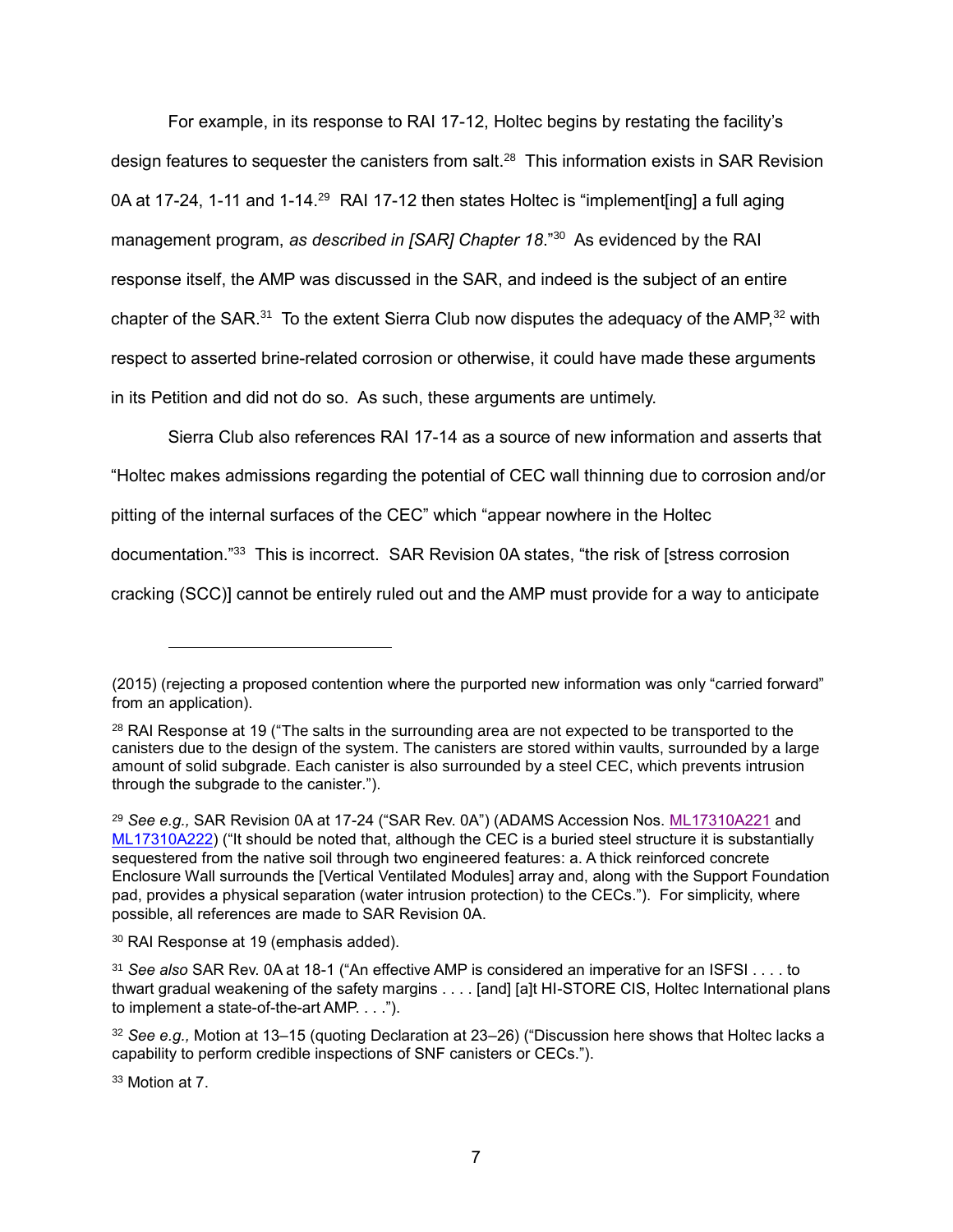it. Accordingly, the method for the canister proposed in this SAR assumes that the threat of SCC is real and possible."<sup>34</sup> Additionally, SAR Section 10.3.4 notes that "In-service inspection for long-term interior and below grade degradation shall be performed by visual inspection of accessible areas of the HI-STORM UMAX VVM."<sup>35</sup> It further specifies, "Additional in-service inspection activities will include more thorough inspections for foreign material accumulation, *corrosion (CEC wall thinning)* and insulation degradation."<sup>36</sup> Contrary to Sierra Club's assertion, the SAR contains numerous references to the potential of CEC wall thinning due to corrosion and Petitioner identifies no other "new" information in that RAI response.

Likewise, Sierra Club cannot demonstrate that the claims raised by Dr. Thompson rely on any new information. In his explanation for how brine may come into contact with a canister, Dr. Thompson references in passing RAI responses 17-12 and 17-14, and notes that they "exhibit unwarranted optimism".<sup>37</sup> However, Dr. Thompson's arguments are all ultimately based on information that was available well before the initial intervention deadline. He references a 2017 report and asserts that climate change will cause increased flooding which could bring the brine in contact with the canister. $38$  He then raises concerns with the adequacy of SAR Section 2.3 and its discussion on meteorology and SAR Sections 6.5.2.6 and 2.4.3 for its discussion of the estimated maximum flood and the Design Basis Flood.<sup>39</sup> However, all of this information was available at the time the original Petition was filed, and therefore these arguments are untimely.

 $\overline{a}$ 

<sup>39</sup> *Id.* at 22.

<sup>34</sup> SAR Rev. 0A at 18-12. *See also id.* at 18-14 ("The monitored conditions include, but are not limited to: Localized corrosion pits, stress corrosion cracking, etching, or deposits").

<sup>35</sup> *Id.* at 10-18.

<sup>36</sup> *Id*. Emphasis added.

<sup>37</sup> Declaration at 22.

<sup>38</sup> Declaration at 22 (referencing the US Global Change Research Program report dated from 2017); *see id.* at 16 n. 40).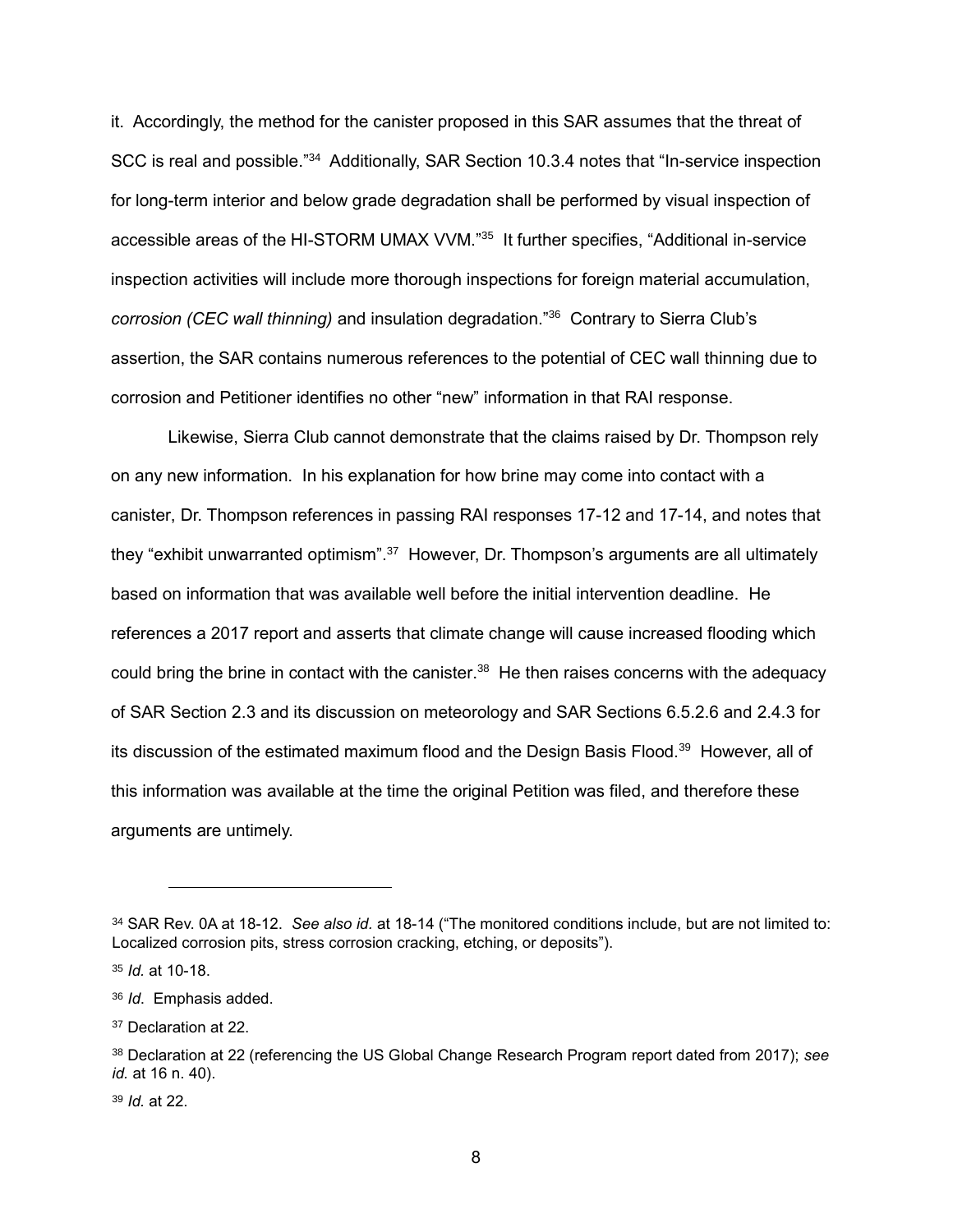Because Sierra Club has not shown that its proposed amendment to Contention 16 stems from any new or materially different information, its motion should be denied. The failure to meet the criteria of 10 C.F.R. § 2.309(c)(1) is sufficient grounds to reject the amended contention. However, as discussed below, the amended contention also does not meet the admissibility criteria of § 2.309(f)(1).

### **B. Sierra Club has not provided adequate support for its claims and has not raised a genuine dispute with the applicant, as required by 10 C.F.R. §§ 2.309(f)(1)(v) and (vi)**

Sierra Club does not address the contention admissibility requirements of 10 C.F.R. § 2.309(f)(1) in its motion to amend Contention 16. Petitioner appears to point to the RAIs as *de*  facto evidence that the new contention is admissible.<sup>40</sup> However, the Commission has made clear that the existence of an RAI in and of itself is not evidence that a contention is admissible. Petitioners must independently show how an application is materially deficient.<sup>41</sup> As discussed below, because the amended contention does not meet the standards of 10 C.F.R. § 2.309(f)(1)(v) and (vi), Sierra Club's motion to amend Contention 16 should be denied.

Most crucially, Sierra Club fails to provide information to support the threshold assumption that brine could come into contact with the canister and cause corrosion, let alone to an extent that could cause leaks. Even if Dr. Thompson's arguments were not untimely, the amended contention fails to identify and controvert SAR analyses which assert that the site is equipped to handle flooding or subsurface migration such that brine would not come into

<sup>40</sup> *See* Motion at 4 ("This acknowledgement by the Staff is new information that adds significant credibility to Contention 16.").

<sup>41</sup> *Oconee*, 49 NRC at 332–33, 336–37; *see also Baltimore Gas & Electric Co* (Calvert Cliffs Nuclear Power Plant, Units 1 and 2), 48 NRC 325, 349 (1998) ("RAIs are a standard and ongoing part of NRC licensing reviews. Questions by the NRC regulatory staff simply indicate that the staff is doing its job: making sure that the application, if granted, will result in safe operation of the facility.").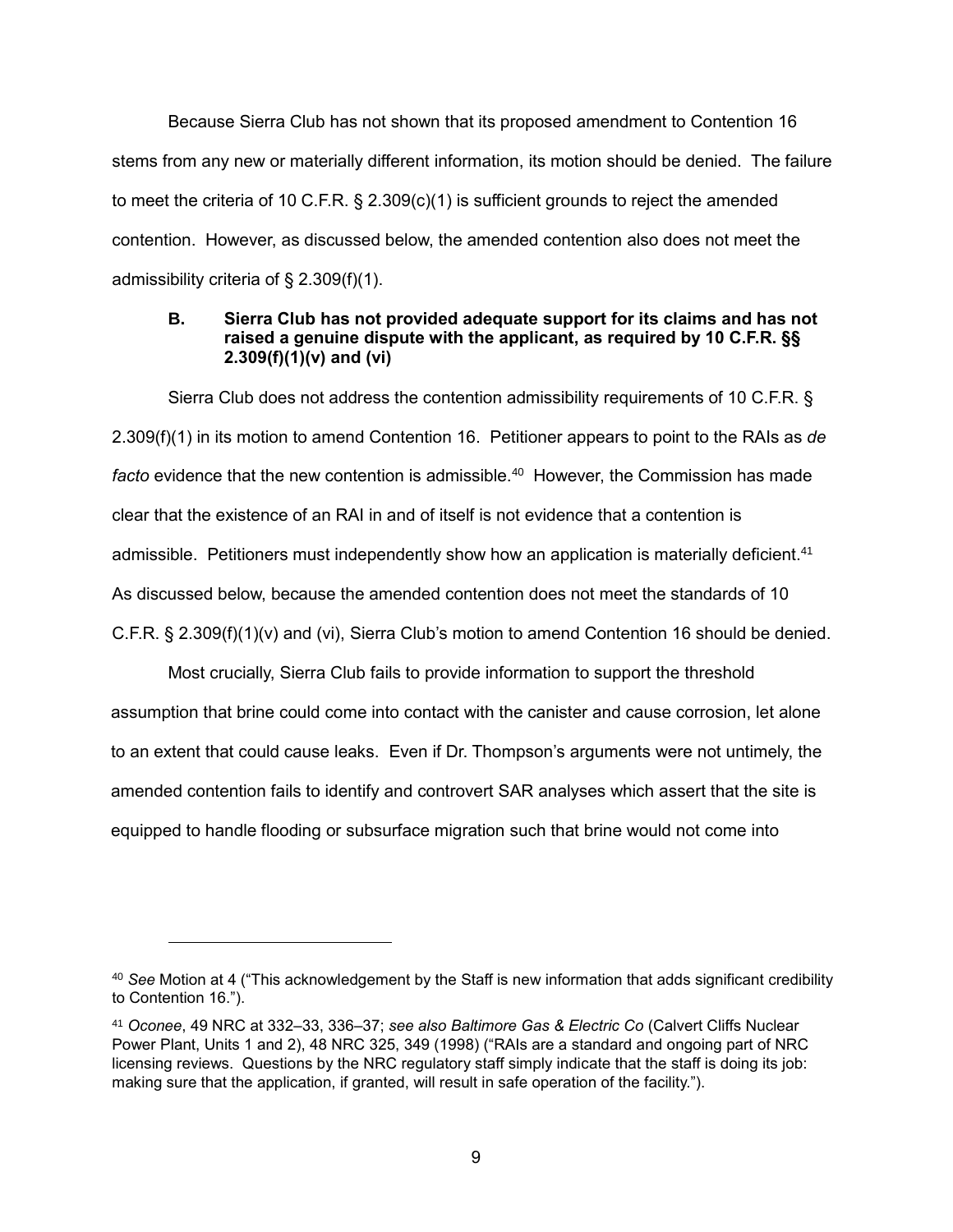contact with the canisters.<sup>42</sup> SAR revision 0A analyzed the impacts of 7.5 inches of rain during a 24-hour period, as opposed to the 4.8 inches analyzed in SAR Rev 0 and referenced by Dr. Thompson.<sup>43</sup> SAR Revision 0A states "that the Project site will not flood during a 24-hour/7.5 inch rain event even with 50% reduction in the soil saturation capacity/depth to restriction which was added into this model as a conservative measure."<sup>44</sup> Dr. Thompson does not dispute this statement nor does he provide any information to suggest that the applicant's analysis would be exceeded by any increased precipitation from climate change (much less a basis for inferring why such a scenario would plausibly result in brine-induced corrosion).<sup>45</sup> Additionally, to the extent Dr. Thompson's arguments relating to climate change are intended to assert that the application must analyze impacts beyond the proposed license term, such an argument is outside of the scope of this licensing proceeding. 46

Similarly, the portion of the amended contention concerning the AMP is also inadmissible, because Sierra Club has not shown that a genuine dispute exists with the applicant on a material issue of law or fact as required by 10 C.F.R. 2.309(f)(1)(vi). Dr. Thompson states that "Holtec lacks . . . capability to perform credible inspections of SNF

<sup>42</sup> *See e.g.*, SAR Rev. 0A at 2-70 ("As discussed in Section 2.4.2, drainages on the Site would be able to accept a one day severe storm total within the 7.5 inch range with excess free board space. Because the Site's drainage areas can handle a greater maximum flood height than what the [Probable Maximum Flood] has been determined to be, the site can be considered to be 'flood-dry.'"); *id.* at 1-15 (noting that the design of the ISFSI pad acts "as a barrier against gravity-induced seepage of rain or floodwater around the VVM body" so rainwater will not accumulate but run off).

<sup>43</sup> *Compare* SAR Rev. 0A at 2-67 to 2-70, *with* SAR Rev. 0 at 2-43 to 2-44 (ADAMS Accession No. ML17116A106).

<sup>44</sup> SAR Rev. 0A at 2-69.

<sup>45</sup> Nor does Dr. Thompson dispute the design features which Holtec asserts provide water intrusion protection. *See supra* n. 28 and 29; *see also* Staff Response at 99.

<sup>46</sup> The scope of the proceeding is defined by the Commission in its initial hearing notice. *Duke Power Co.* (Catawba Nuclear Station, Units 1 and 2), ALAB-825, 22 NRC 785, 790–91 (1985). The Holtec Hearing Notice specifies that the application is for a 40-year license term. 83 Fed. Reg. at 32,919. Any contention that falls outside the specified scope of the proceeding must be rejected. *See [Portland](https://1.next.westlaw.com/Link/Document/FullText?findType=Y&serNum=1979164241&pubNum=0000922&originatingDoc=I999094ff791f11dea82ab9f4ee295c21&refType=CA&fi=co_pp_sp_922_289&originationContext=document&transitionType=DocumentItem&contextData=(sc.UserEnteredCitation)#co_pp_sp_922_289)  General Electric Co.* [\(Trojan Nuclear Plant\), ALAB-534, 9 NRC 287, 289–90 n.6 \(1979\).](https://1.next.westlaw.com/Link/Document/FullText?findType=Y&serNum=1979164241&pubNum=0000922&originatingDoc=I999094ff791f11dea82ab9f4ee295c21&refType=CA&fi=co_pp_sp_922_289&originationContext=document&transitionType=DocumentItem&contextData=(sc.UserEnteredCitation)#co_pp_sp_922_289)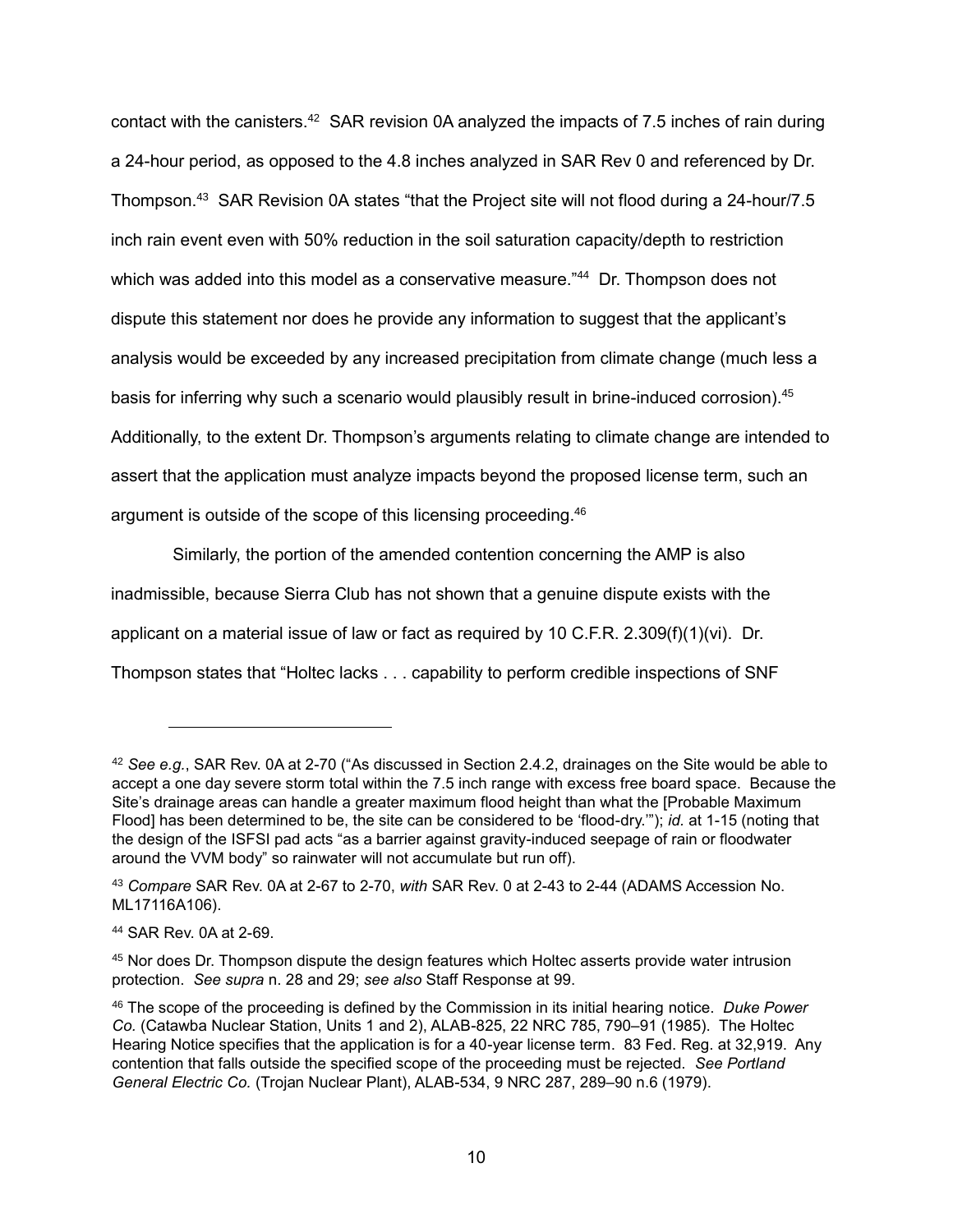canisters or CECs" and repeats his statement that RAI responses 17-12 and 17-14 "exhibit unwarranted optimism."<sup>47</sup> However, he fails to point to any specific deficiencies with the Applicant's AMP presented in Chapter 18. Aside from a single vague reference to Section 18.14, which Dr. Thompson asserts calls into question the applicant's faith in its zero-effluent assertion, Dr. Thompson does not reference the AMP or explain with any specificity how the AMP is insufficient. "[G]eneralized assertions, without specific ties to NRC regulatory requirements, or to safety in general . . . do not provide adequate support demonstrating the existence of a genuine dispute of fact or law."<sup>48</sup>

Because Petitioner fails to provide adequate support for its claims, as required by 10 C.F.R.  $\S 2.309(f)(1)(v)$ , and fails to raise a genuine dispute with the applicant, as required by 10 C.F.R. § 2.309(f)(1)(vi), the amended contention is inadmissible.

## **II. Additional Arguments in Thompson Declaration**

Sierra Club refers to the Thompson Declaration to support amended Contention 16. The Thompson Declaration is 35 pages long, of which only 6 pages concern the referenced RAIs.<sup>49</sup> The majority of the claims and information raised in the declaration does not appear to relate in any way to the asserted topic of Contention 16, either as originally pled, or as amended; in addition, several of Dr. Thompson's arguments appear to challenge matters beyond the scope of the licensing action. For example, a large portion of the declaration

<sup>47</sup> Declaration at 25.

<sup>48</sup> *U.S. Department of Energy* (High-Level Waste Repository), CLI-09-14, 69 NRC 580, 588 (2009). Dr. Thompson also states that proprietary information is unavailable to him concerning the AMP. However, the parties had the opportunity to seek access to proprietary information as part of the initial notice of opportunity to request a hearing, and Sierra Club did not do so. *See* Staff Response at 95 n. 424, 121– 22.

<sup>49</sup> *See* Declaration at 20–23, 25–26. *See also NextEra Energy Seabrook, LLC* (Seabrook Station, Unit 1), CLI-12-5, 75 NRC 301, 332 (2012).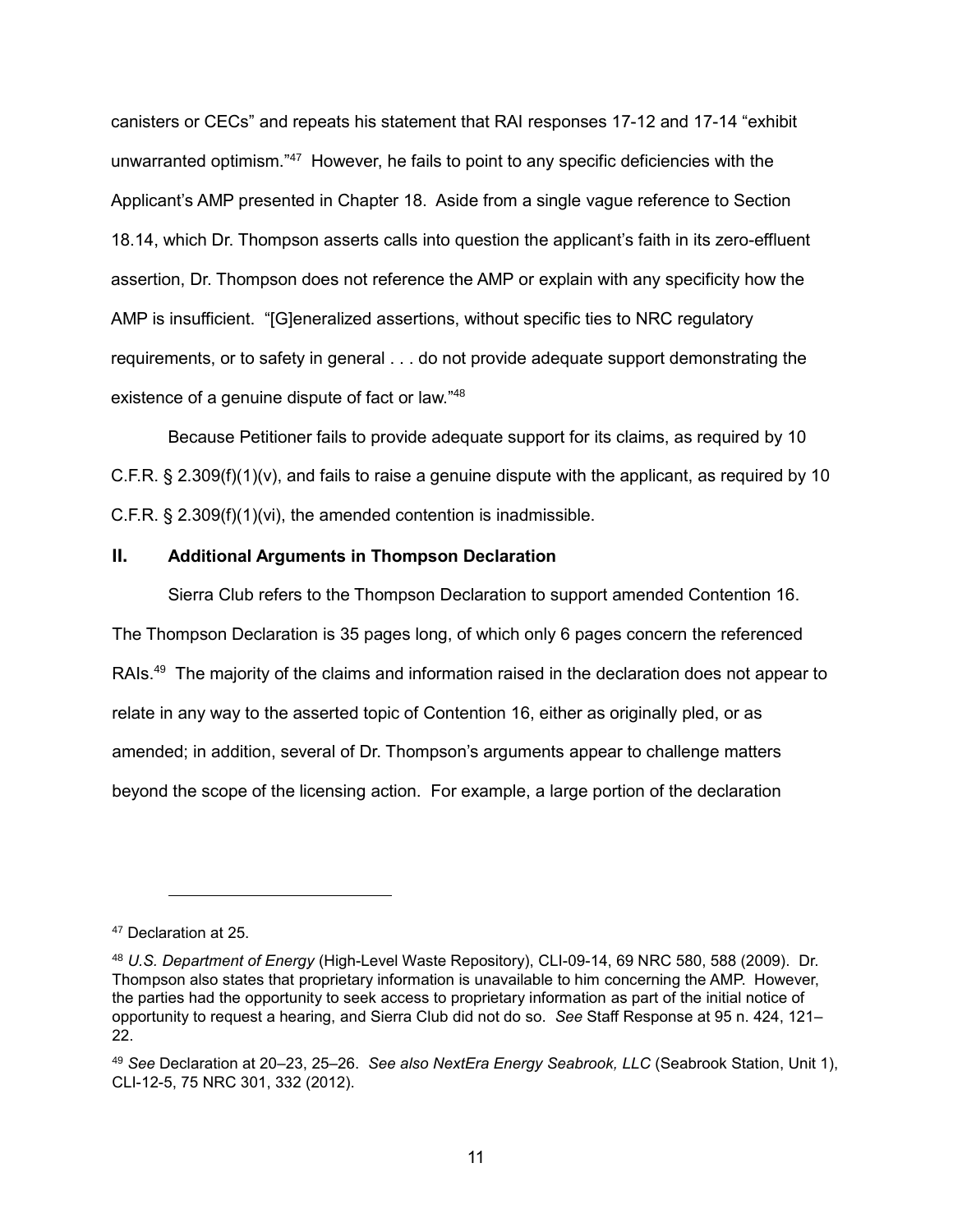appears to be an attempt to challenge the NRC's conclusions in the Continued Storage Rule.<sup>50</sup> Other portions of the declaration pertain to the "History of Nuclear Power" and note "[u]njustified optimism, weak regulation, and the ignoring or suppression of inconvenient information" and "political influence" within the industry.<sup>51</sup> Such issues are beyond the scope of the licensing action and the arguments raised in Sierra Club Contention 16; accordingly, they do not support the admissibility of amended Contention 16, because they do not satisfy 10 C.F.R. § 2.309(f)(1)(iii).

### **CONCLUSION**

For the reasons described above, the Board should deny Sierra Club's motion to amend Contention 16.

Respectfully submitted,

# **/Signed (electronically) by/**

Alana M. Wase Mail Stop: O-14-A44 U.S. Nuclear Regulatory Commission Washington, DC 20555-0001 Telephone: (301) 287-9095 E-mail: Alana.Wase@nrc.gov *Counsel for NRC Staff*

Dated in Rockville, MD this 15th day of March 2019

 $\overline{a}$ 

<sup>50</sup> *See, e.g., id.*at 5–14 (discussing among other things the feasibility of a permanent repository for SNF, the assumption of the existence of institutional controls, potential attacks to ISFSIs and assumed doses).

<sup>51</sup> *Id.* at 17–20. These are not permissible bases for contentions, as "the adjudicatory process is not the proper venue for a petitioner to set forth any contention that merely addresses his or her own view regarding the direction regulatory policy should take." *Louisiana Energy Servs. LP* (National Enrichment Facility), LBP-04-14, 60 N.R.C. 40, 55 (2004) (*citing Philadelphia Elec. Co.* (Peach Bottom Atomic Power Station, Units 2 & 3), ALAB-216, 8 AEC 13, 21 (1974).